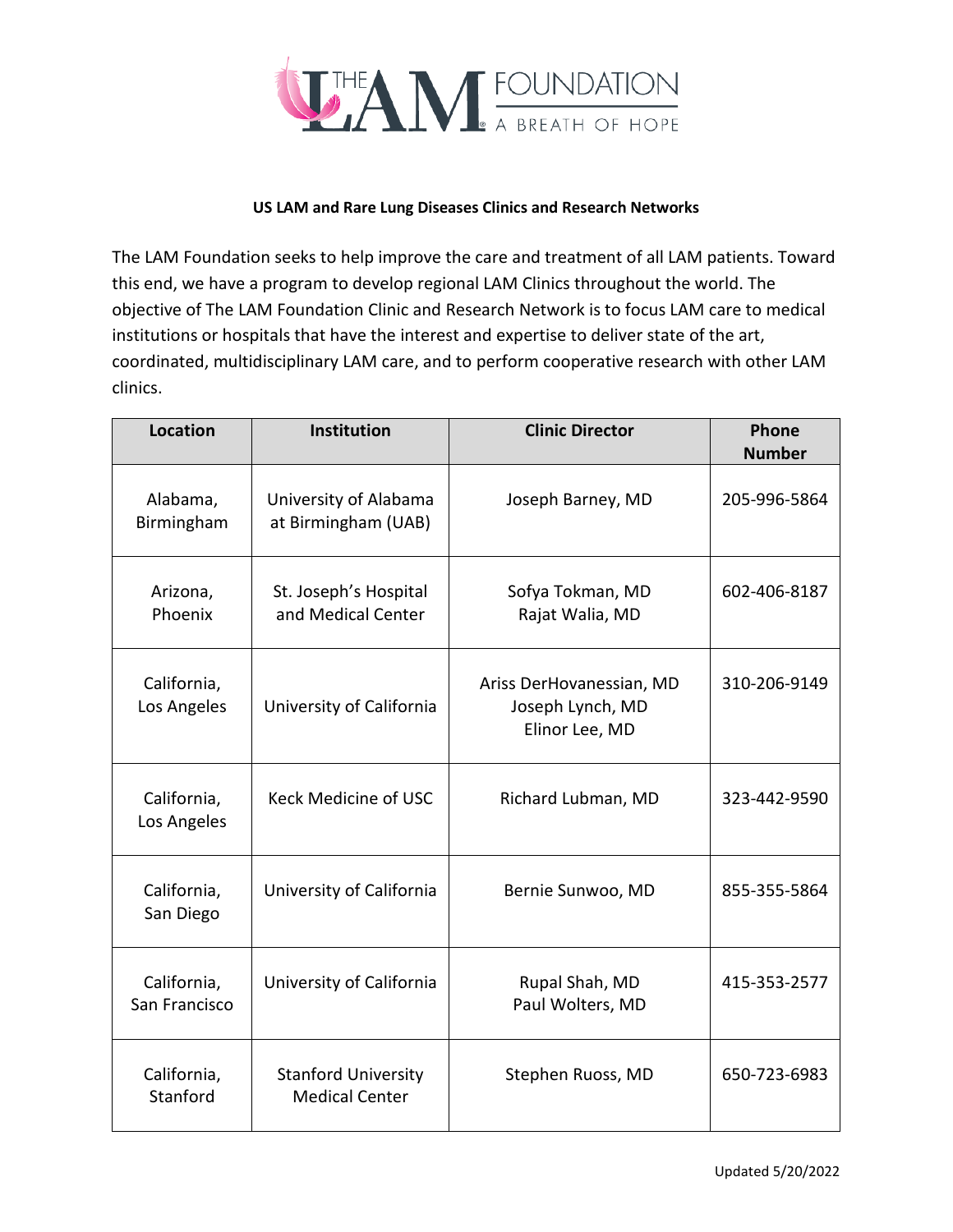

| Colorado,<br>Denver             | National Jewish Health                               | Gregory Downey, MD<br>Kevin Brown, MD<br>Matthew Koslow, MD    | 303-398-1912 |
|---------------------------------|------------------------------------------------------|----------------------------------------------------------------|--------------|
| Florida,<br>Gainesville         | University of Florida                                | Ali Ataya, MD<br>Mark Brantly, MD                              | 352-273-8740 |
| Florida,<br>Jacksonville        | Mayo Clinic                                          | Charles Burger, MD<br>Augustine Lee, MD                        | 904-953-0860 |
| Georgia,<br>Atlanta             | <b>Emory University</b><br><b>School of Medicine</b> | Srihari Veeraraghavan, MD<br>Ria Gripaldo, MD                  | 404-778-5736 |
| Illinois,<br>Chicago            | Loyola University<br><b>Medical Center</b>           | Daniel Dilling, MD<br>James Gagemeier, MD<br>Emily Gilbert, MD | 708-216-4946 |
| Indiana,<br>Indianapolis        | Indiana University<br><b>School of Medicine</b>      | Ryan Boente, MD                                                | 317-278-0064 |
| lowa,<br>Iowa City              | University of Iowa<br><b>Health Care</b>             | Kam Ussavarungsi, MD<br>Nabeel Hamzeh, MD                      | 319-356-8133 |
| Kansas,<br>Kansas City          | University of Kansas<br><b>Medical Center</b>        | Mark J. Hamblin, MD<br>Chase Hall, MD                          | 913-945-8536 |
| Maryland,<br>Bethesda           | National Institutes of<br>Health                     | Joel Moss, MD, PhD                                             | 301-496-3632 |
| Massachusetts,<br><b>Boston</b> | Brigham and Women's<br>Hospital                      | Elizabeth Henske, MD<br>Souheil El-Chemaly, MD                 | 617-732-6770 |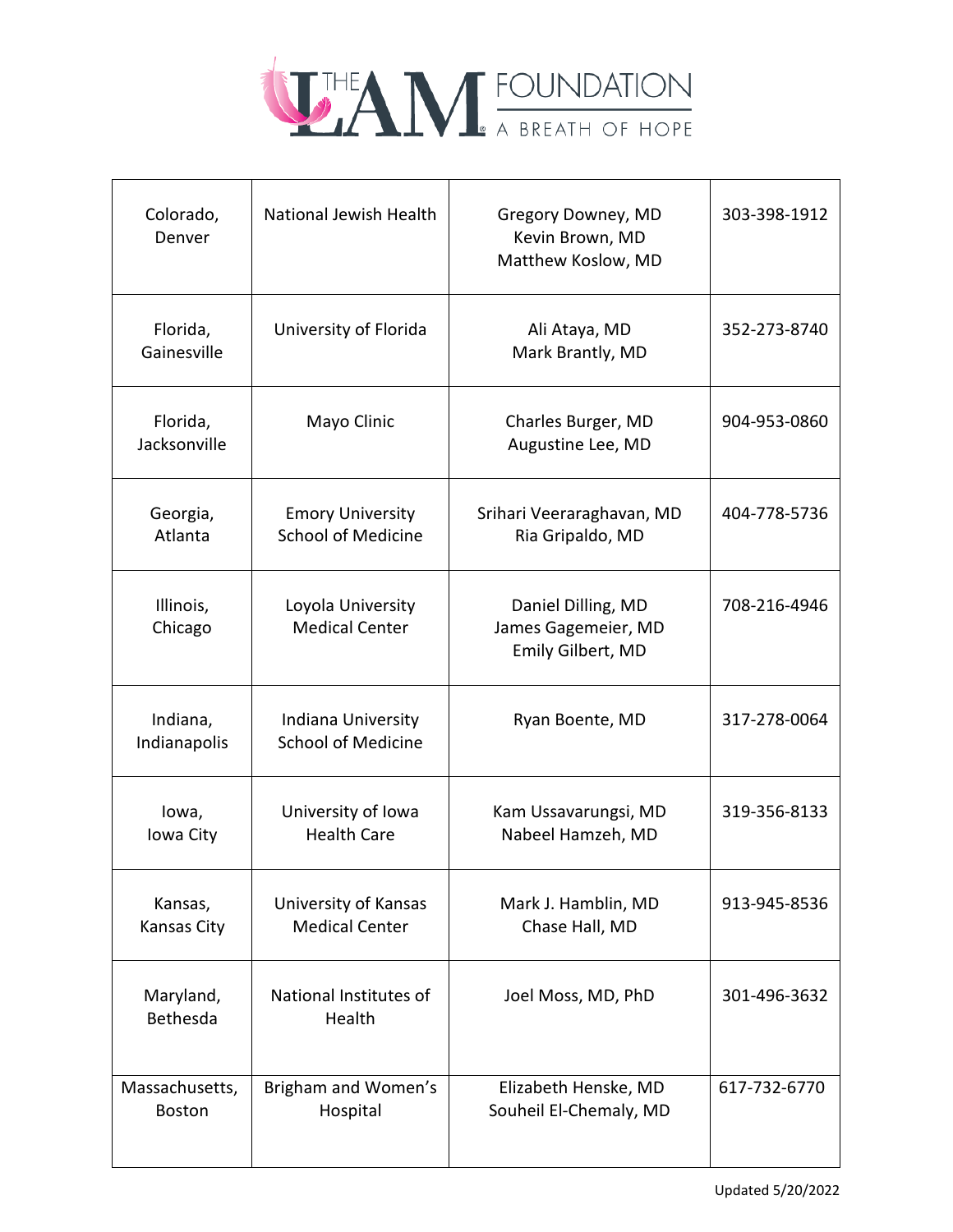

| Michigan,<br>Ann Arbor         | University of Michigan                                          | MeiLan Han, MD, MS<br>Kevin Flaherty, MD, MS<br>Bonnie Wang, MD | 734-647-7840 |
|--------------------------------|-----------------------------------------------------------------|-----------------------------------------------------------------|--------------|
| Minnesota,<br>Rochester        | Mayo Clinic                                                     | Jay Ryu, MD<br>Teng Moua, MD<br>Misbah Baqir, MBBS              | 507-284-2079 |
| Missouri,<br>St. Louis         | <b>Washington University</b><br><b>School of Medicine</b>       | Adrian Shifren, MD                                              | 314-454-8917 |
| New York,<br>Brooklyn          | <b>NYU Langone Health</b>                                       | Luis Angel, MD<br>Melissa Lesko, MD                             | 866-838-5864 |
| New York,<br><b>New York</b>   | Presbyterian/Columbia                                           | Jeanine D'Armiento, MD, PhD<br>Monica Goldklang, MD             | 212-305-3745 |
| New York,<br>Rochester         | University of Rochester<br><b>Medical Center</b>                | Mary Anne Morgan, MD                                            | 585-273-5460 |
| North Carolina,<br>Chapel Hill | University of North<br>Carolina                                 | Brent Kinder, MD<br>Jason Lobo, MD                              | 984-974-6973 |
| Ohio,<br>Cincinnati            | University of Cincinnati<br>Medical Center/<br><b>UC Health</b> | Francis McCormack, MD<br>Nishant Gupta, MD                      | 513-558-4831 |
| Ohio,<br>Cleveland             | <b>Cleveland Clinic</b>                                         | Joseph Parambil, MD                                             | 216-445-8615 |
| Oregon,<br>Portland            | Oregon Health and<br><b>Science University</b>                  | Daniel R Seifer, MD<br>Alan Barker, MD                          | 503-494-1620 |